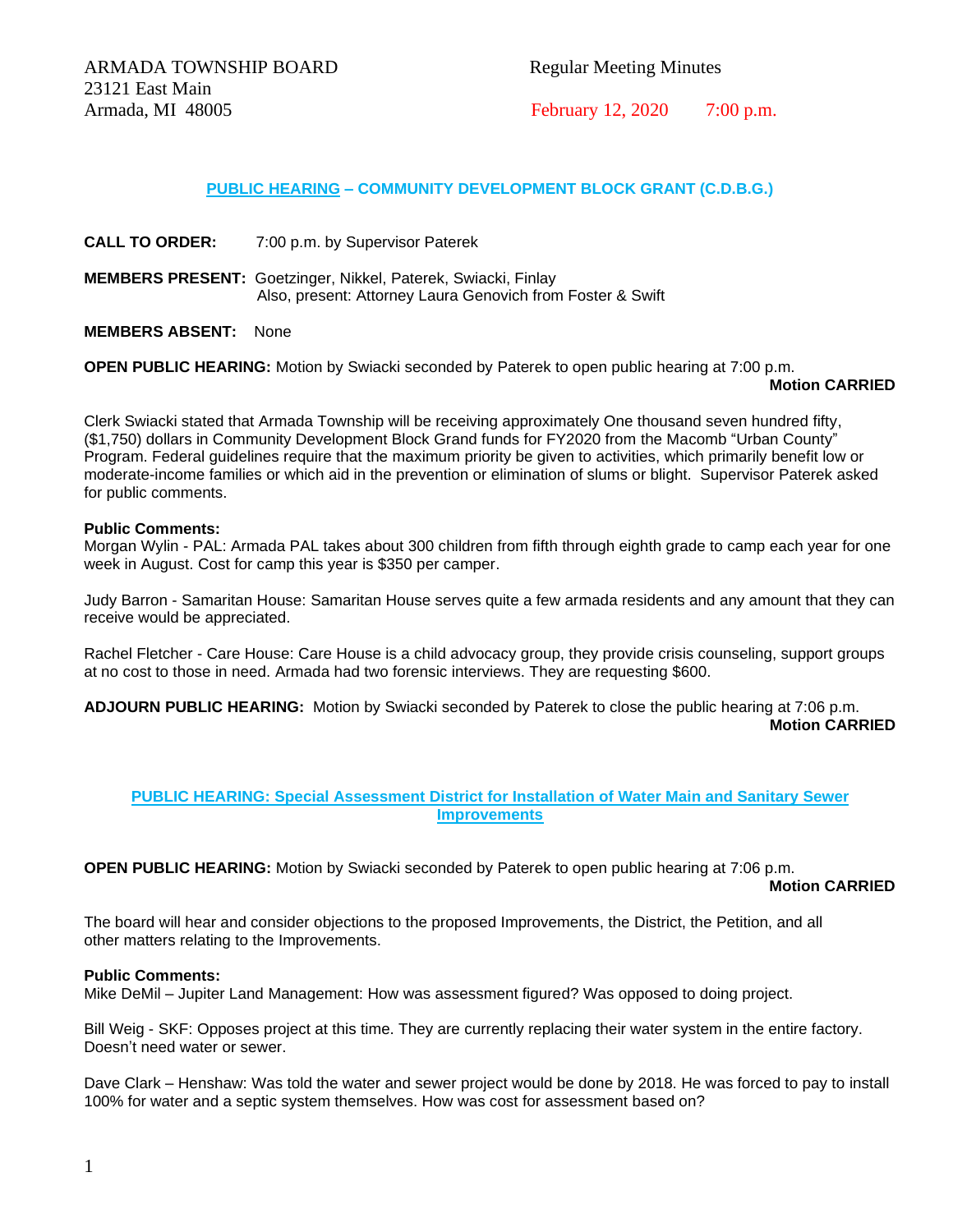# ARMADA TOWNSHIP BOARD Regular Meeting Minutes 23121 East Main Armada, MI 48005 February 12, 2020 7:00 p.m.

Chet Zochowski – Chet's Properties: Not sure if for or against project. Not sure how amounts were figured. Armada should not be in the water and sewer business. Let developers bring it as need be. Get us the tap.

Jerry D'Hondt – Detroit Storage: They are not set up to put well or septic in themselves. Let the developers bring it forth. Opposed to project.

Mike DeMil spoke to three homeowners with residential properties. None want anything to do with the project.

**ADJOURN PUBLIC HEARING:** Motion by Swiacki seconded by Paterek to close the public hearing at 7:25 p.m. **Motion CARRIED**

## **REGULAR MEETING**

**CALL TO ORDER:** 7:26 p.m. by Supervisor Paterek.

## **MINUTES:**

Motion by Swiacki seconded by Goetzinger to approve January 8 regular meeting minutes as presented.

**Motion CARRIED**

**Motion CARRIED**

Motion by Swiacki seconded by Finlay to approve January 14 work session minutes as presented.

Motion by Swiacki seconded by Finlay to approve January 21 special meeting and work session minutes as presented. **Abstain:** Paterek **Motion CARRIED** 

Motion by Swiacki seconded by Nikkel to approve February 4 special meeting and work session minutes as presented. **Motion CARRIED**

Motion by Swiacki seconded by Nikkel to approve February 6 election minutes as presented. **Motion CARRIED**

**SET/AMEND AGENDA:** Motion by Swiacki seconded by Paterek to approve the agenda presented. **Ayes:** Goetzinger, Swiacki, Paterek **Nays:** Finlay, Nikkel **Motion CARRIED**

**BILLS:** Motion by Swiacki seconded by Paterek to approve bills Previously paid:  $$14,178.69 - Fire$   $$11,518.42 - Township$ Payroll: \$88,995.13 - Fire \$31,525.20 - Township Open invoices: \$ 10,892.11 Fire \$ 28,905.47 - Township Tax disbursements: \$ 3,318,383.82 Trust & Agency: \$ 55,314.80 Open: \$ 3,301.50 Total of \$ 3,583,015.14 **Ayes: Nikkel, Paterek, Goetzinger, Finlay, Swiacki Music Communisty Communisty Communisty CARRIED** 

**PUBLIC COMMENTS:** Carol Marcath, Sara Murray.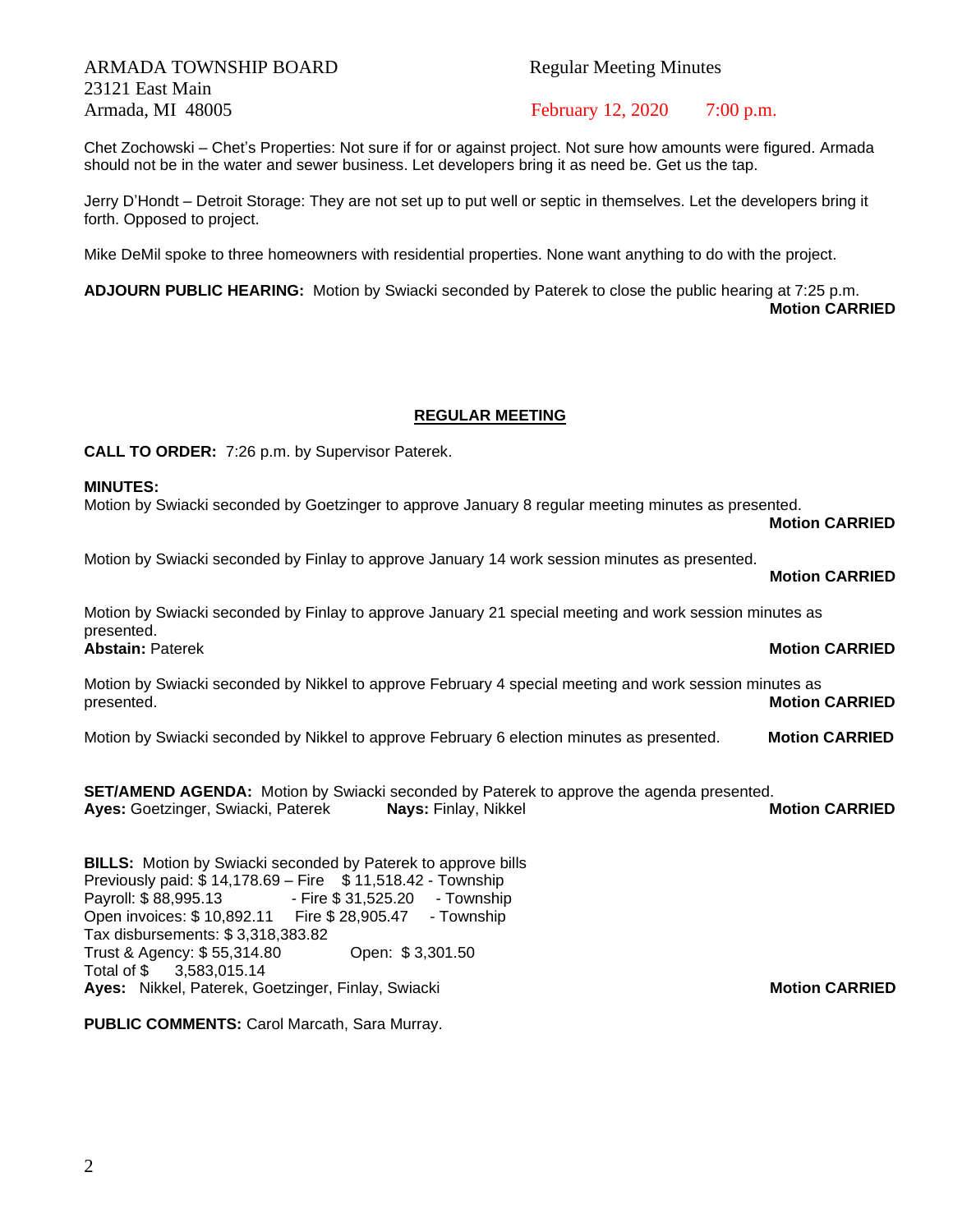ARMADA TOWNSHIP BOARD Regular Meeting Minutes 23121 East Main

Armada, MI 48005 February 12, 2020 7:00 p.m.

**CORRESPONDENCE/INFORMATION:** Supervisor Paterek read a letter from a concerned citizen regarding Macomb County Sheriff's Patrol. Supervisor stated that the Sheriff's department does not withhold calls to the State Police.

## **REPORTS:**

- Fire Department Chief Krotche
- Code Official Nick Buffa
- Planning Commission Steve Nikkel
- Building Department Christine White
- Macomb Agricultural P.D.R. Ken DeCock Annual Report
- Parks & Recreation No report
- Water/sewer **Jim Goetzinger**
- Macomb Orchard Trail No report
- Senior Center **Donne Peitz**
- **Freasurer Camille Finlay**

Motion by Swiacki seconded by Nikkel to accept and file reports. **Motion CARRIED** 

# **UNFINISHED BUSINESS:**

**Petition of Armada Twp. On permit issued to Edward P. Kerner:** Treasurer Finlay read her concerns on the matter.

# **NEW BUSINESS:**

**C.D.B.G. FY20 allocations:** Motion by Swiacki seconded by Finlay to allocate \$1,050 to Armada PAL, \$350 to Care House and \$350 to Samaritan House.

**Ayes:** Finlay, Goetzinger, Nikkel, Swiacki, Paterek **Motion CARRIED**

**Resolution No. 2 Special Assessment District for Installation of Water Main and Sanitary Sewer Improvements:** Motion by Goetzinger seconded by Nikkel to approve Resolution No. 2 of the Special Assessment District for the Installation of Water Main and Sanitary Sewer Improvements. **Ayes:** Finlay, Nikkel, Goetzinger, Swiacki **Nays:** Paterek **Motion CARRIED**

**Planning Commission – three re-appointments:** Motion by Paterek seconded by Nikkel to re-appoint Joe Jabara, Randy Finlay and Beth Abercrombie to the planning commission for a three-year term, from March 2020 to March 2023.

**Ayes:** Nikkel, Swiacki, Goetzinger, Finlay, Paterek **Motion CARRIED Motion CARRIED** 

**Zoning Board of Appeals – two re-appointments:** Motion by Paterek seconded by Swiacki to re appoint DJ Kehrig and Diane Xagoraris to the Zoning Board of Appeals for a three-year term, from March 2020 to March 2023. **Ayes:** Paterek, Nikkel, Finlay, Swiacki, Goetzinger **Motion CARRIED Motion CARRIED** 

**Macomb Agricultural P.D.R. Committee - one re-appointment:** Motion by Paterek seconded by Swiacki to reappoint DJ Kehrig for a three-year term, from March 2020 to March 20203. **Ayes:** Goetzinger, Finlay, Nikkel, Swiacki, Paterek **Motion CARRIED Motion CARRIED** 

**Fire Dept: Fire Hall Remodel:** Motion by Swiacki seconded by Nikkel to approve requested amount of \$9,500 to begin the remodeling project, amount does not include electrical or HVAC cost. Estimated costs for electrical and HVAC will be presented at the next board meeting. **Ayes:** Nikkel, Finlay, Paterek, Goetzinger, Swiacki **Motion CARRIED**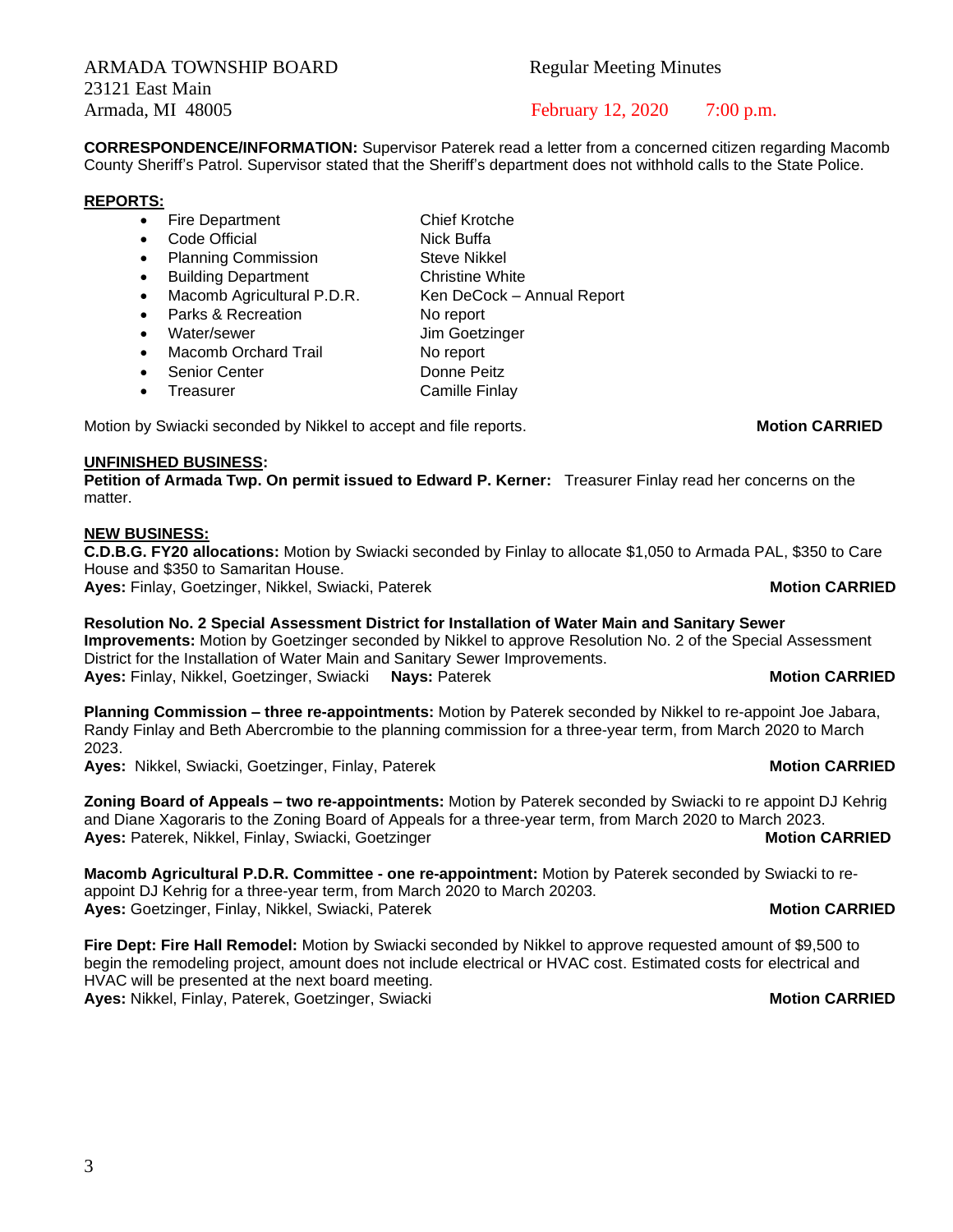ARMADA TOWNSHIP BOARD Regular Meeting Minutes 23121 East Main

**Fire Dept: Budget amendments(s):** Motion by Swiacki seconded by Goetzinger to approve budget amendments as presented:

Line #206.336.710.300 Holiday Pay Full-time move \$11,000 to line #206.336.723.000 Health Insurance Line #206.336.710.300 Holiday Pay Full-time move \$ 3,000 to line #206.336.920.000 Utilities Line #206.336.710.003 Full Time wages move \$7,000 to line #206.336.824.000 Work comp/Liability Line #206.336.861.000 Education & training move \$7,100 to line #206.336.930.002 Station repair/Maint Line #206.336.861.000 Education & training move \$3,100 to line #206.336.801.000 Contractual services Line #206.336.825.000 Dispatch/Radio move \$1,000 to line #206.336.798.000 Fire Equip/Supplies **Ayes:** Goetzinger, Nikkel, Finlay, Swiacki, Paterek **Motion CARRIED Motion CARRIED** 

**Fire Dept: Firefighting Air-bottle testing:** Motion by Swiacki seconded by Paterek to approve testing of 46 bottles thru Pressure Vessel Testing in the amount of \$1,380 from line #206.336.930.001. **Ayes:** Goetzinger, Nikkel, Finlay, Swiacki, Paterek **Motion CARRIED Motion CARRIED** 

**Fire Dept: Fire rescue chainsaw:** Motion by Swiacki seconded by Nikkel to approve purchase of a Stihl MS462 rescue saw from Lumberjack Shack in the amount of \$1,565 from line #206.336.798.000. **Ayes:** Finlay, Goetzinger, Nikkel, Swiacki, Paterek **Motion CARRIED Motion CARRIED** 

**Schedule Public Hearing for Truth in Budgeting:** Motion by Paterek seconded by Swiacki to set public hearing for Wednesday, March 11 at 7 p.m.

**Resolution No. R2020-43 – Blanket permit from Macomb County Dept. Of Roads for General Maintenance within the Right-of-way:** Motion by Swiacki seconded by Goetzinger to approve resolution as presented and to appoint Supervisor as designee to sign and submit applications to Macomb County Department of Roads. **Ayes:** Goetzinger, Nikkel, Finlay, Swiacki, Paterek **Motion CARRIED Motion CARRIED** 

**General Fund budget amendment(s):** Motion by Swiacki seconded by Goetzinger to approve amendments as presented:

Line #101.101.960.000 Govt: Misc. expense move \$37.22 to line #101.101.955.000 property expenses Line #101.101.930.000 Maintenance hall move \$600 to line #101.191.901.000 Elections: Publishing Line #101.101.930.000 Maintenance hall move \$2,100 to line #101.371.706.000 Wages: Electrical Line #101.101.930.000 Maintenance hall move \$600 to line #101.371.860.000 Inspections: Mileage **Ayes:** Nikkel, Goetzinger, Finlay, Swiacki, Paterek **Motion CARRIED Motion CARRIED** 

**Planning Commission – 2019 Annual Report:** Motion by Swiacki seconded by Finlay to receive and file report as presented. **Motion CARRIED**

**Planning Commission: 2020 Meeting Dates:** Motion by Swiacki seconded by Goetzinger to accept dates as presented. **Motion CARRIED**

**Planning Commission: Planning services:** Motion by Swiacki seconded by Nikkel to seek bids from other planning services as requested by the Planning Commission. **Ayes:** Finlay, Nikkel, Goetzinger, Swiacki **Nays:** Paterek **Motion CARRIED**

**Purchase agreement: Romeo Plank Road:** Motion by Paterek seconded by Goetzinger to consider sale of property #02-07-200-008 to Jim Moegle for \$100 for board to consider. Motion by Paterek seconded by Goetzinger to amend motion to sell property for \$500.

**Ayes: Paterek, Nikkel, Goetzinger, Finlay, Swiacki <b>Motion CARRIED Motion CARRIED** 

Armada, MI 48005 February 12, 2020 7:00 p.m.